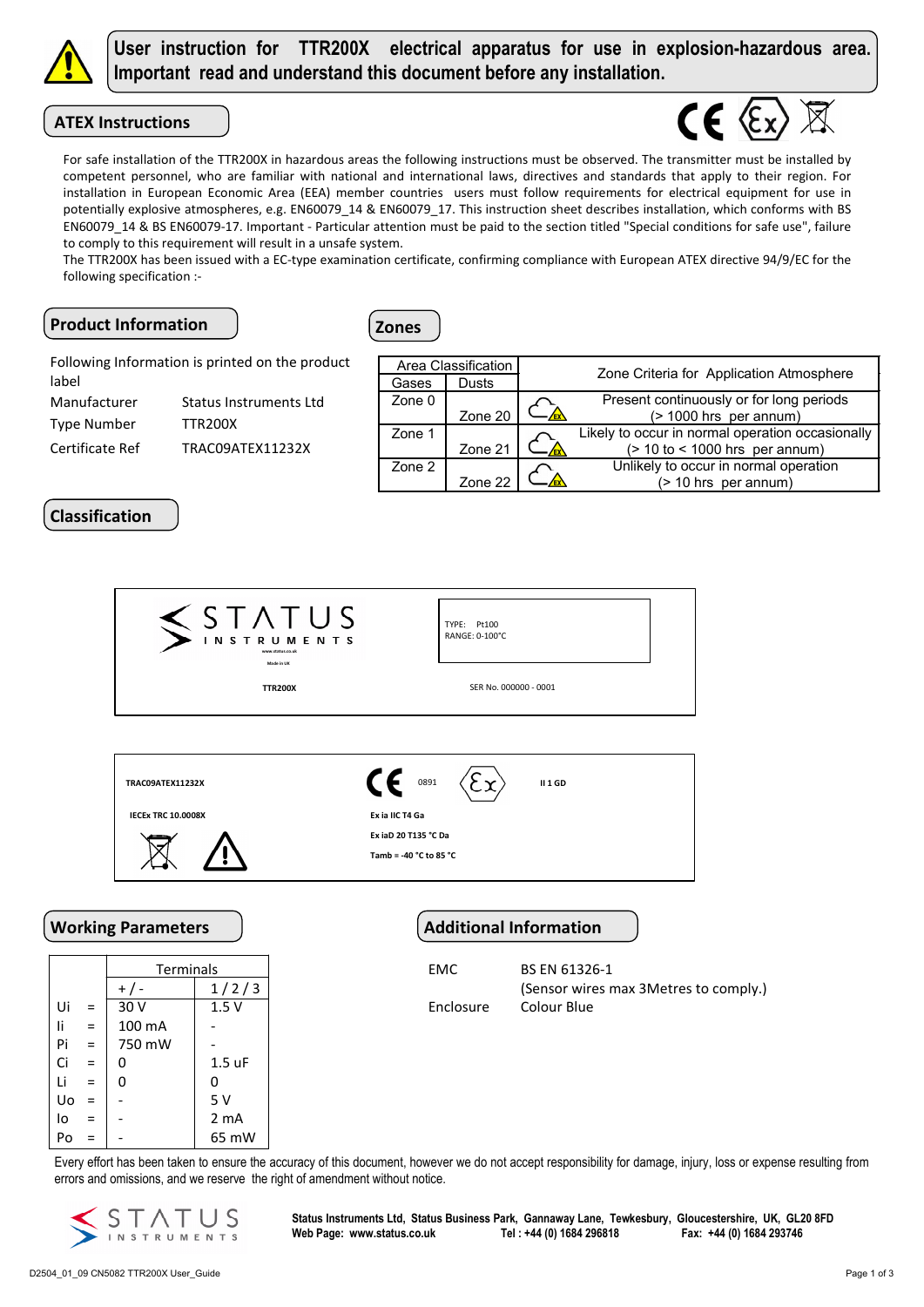### Special conditions for safe use



- 2. For dust applications, the TTR200X temperature transmitters must be mounted in a suitably ATEX or IECEx certified enclosure appropriate for the zone of end use.
- 3. The equipment shall only be configured by means of the USB connection outside the hazardous area.
- 4. If the equipment is mounted in an enclosure with separate IS circuits, appropriate segregation shall be provided in accordance with IEC 60079-11 Clause 6.2.1.
- 5. Only suitable for connection to RTD temperature sensors or slide wire resistance devices or a simple apparatus. They shall conform to the requirements for simple apparatus as defined in IEC 60079-11 Clause 5.7 and shall pass a dielectric strength test in accordance with IEC 60079-11 Clause 6.3.12.
- 6. The ambient temperature range of the enclosure will limit the permitted ambient range of the overall equipment. Refer to enclosure certification.

### **Maintenance**

The appropriate regulations concerning maintenance, repair and testing must be observed. In particular, all parts on which explosion protection depends must be checked during maintenance. The transmitter must never be configured in the hazardous area, the device must be removed and taken to a non hazardous area for configuration.

The enclosure used to house the TTR200X must be cleaned regularly to prevent build up of excessive dust layers.

The TTR200X apparatus contains no user serviceable adjustable, replaceable parts. No attempt should be made to repair a TTR200X device, all units must be returned to the manufacturer for repair or replacement. Attempted service or replacement of parts may invalidate the explosive protection features of the TTR200X.

## Mechanical Detail



The TTR200X is mounted using two 5.5 mm holes, on standard 33 mm fixing centres and will fit a DIN standard termination head. The TTR200X must be installed with adequate protection from moisture and corrosive atmospheres. Refer to "special conditions for safe use" section of this user guide for information on enclosure IP rating. Care must be taken to ensure the TTR200X is located to ensure the ambient temperature does not exceed the specified operating temperature as specified in the "TEMPERATURE CLASS" table.





**Electrical Detail RefER TO CONDITIONS FOR SAFE USE** 



Sensor wires must be isolated from earth breakdown voltage 500 V dc